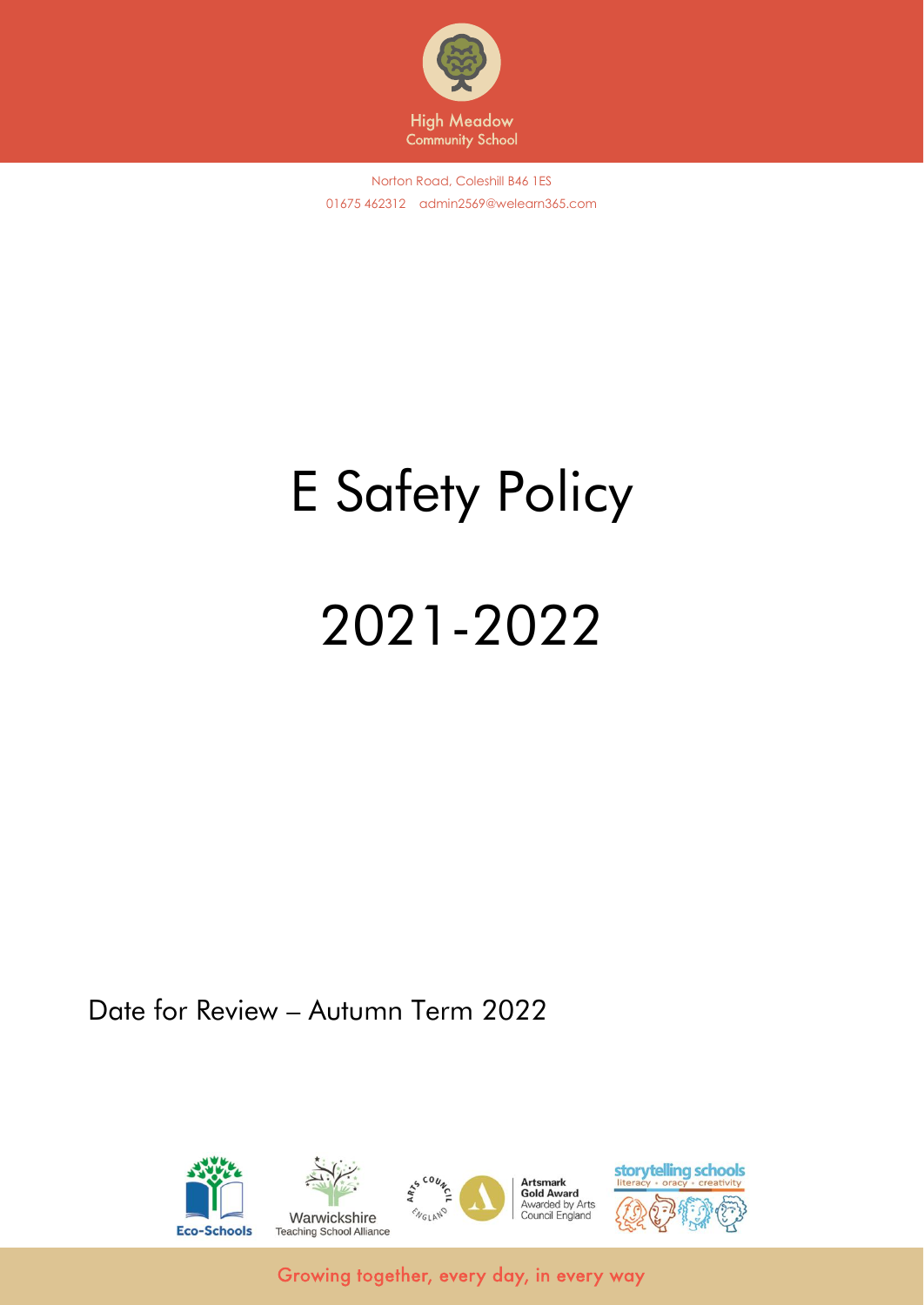

#### **Introduction**

Our E-Safety Policy has been written by the school, building on the Warwickshire ICT Development Service E-Safety Policy and government guidance. It has been agreed and approved by Governors.

The E-Safety Policy will be reviewed annually or as new technologies emerge. There is a "whole school ownership" of the policy. It has been developed in consultation with a wide range of staff.

The E-Safety Policy covers the use of all ICT systems, equipment and software in school, including the internet, email, computers, laptops, tablets, cameras, mobile phones and other mobile technologies.

It also addresses school related ICT out of school and the use of personal ICT equipment in school.

The school is committed to act on E-Safety incidents both inside and outside the school on issues that will affect the well-being of staff and pupils.

Incidents raising concerns about the safety of any children will be dealt with in accordance with the Safeguarding policy.

Staff development in safe and responsible internet use, information security and the school E Safety Policy will be provided as required.

#### Teaching and Learning

The Internet is an essential element in life for education, business and social interaction. The school has a duty to provide students with quality Internet access as part of their learning experience.

The purpose of Internet use in school is to raise educational standards, to promote pupil achievement, to support the professional work of staff and to enhance the school's management information and business administration systems.

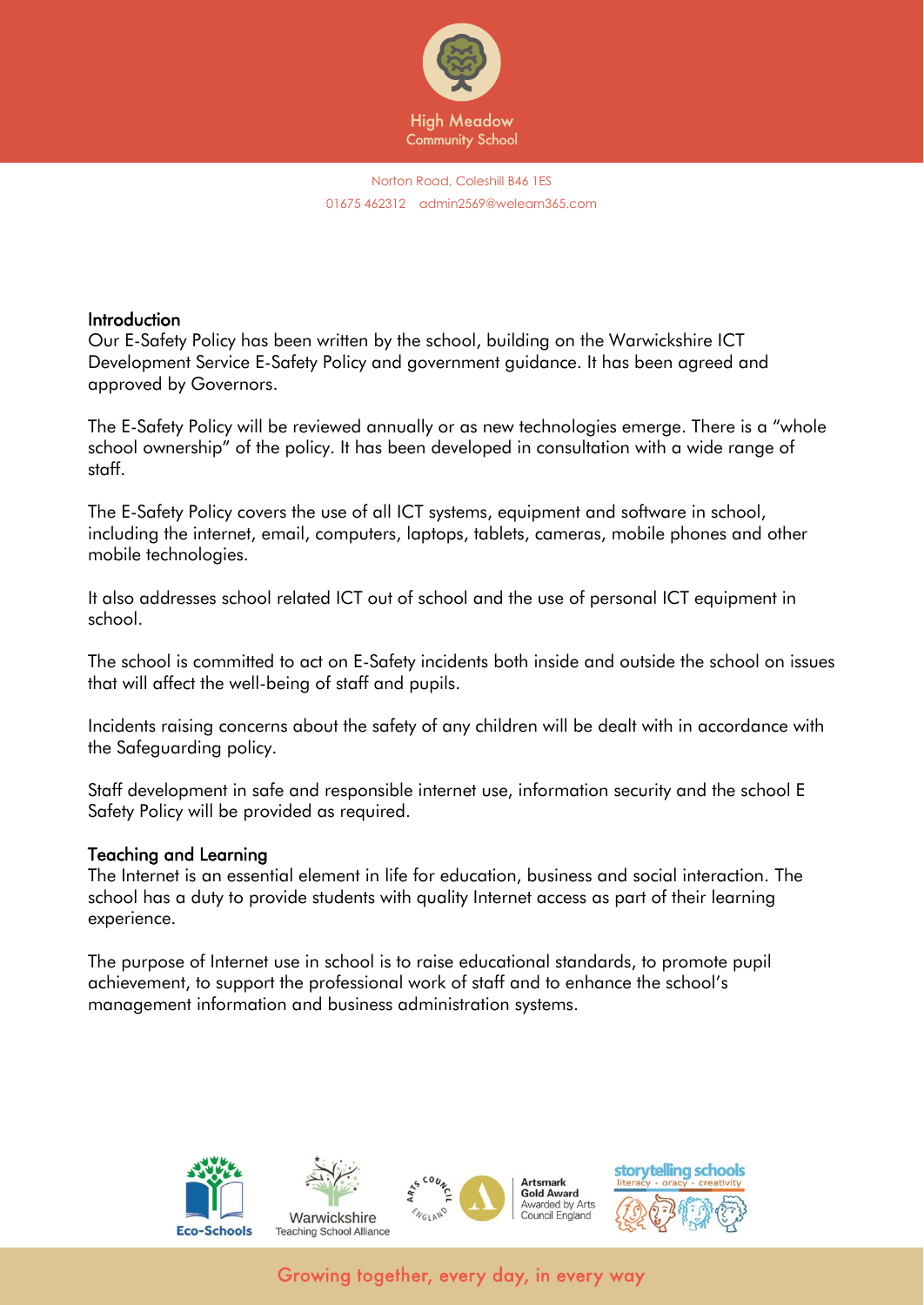

#### Benefits of using the Internet in education include:

- Access to world-wide educational resources including museums and art galleries
- Educational and cultural exchanges between pupils world-wide
- Vocational, social and leisure use in libraries, clubs and at home
- Access to experts in many fields for pupils and staff
- Professional development for staff through access to national developments, educational materials and effective curriculum practice
- Collaboration across support services and professional associations
- Improved access to technical support including remote management of networks and automatic system updates
- Exchange of curriculum and administration data with the LA and DfES
- Access to learning wherever and whenever convenient e.g. through the Warwickshire Learning Platform

#### How will pupils learn how to evaluate Internet content?

In common with other media such as magazines, books and video, some material available via the internet is unsuitable for pupils. The school will take all reasonable precautions to ensure that users access only appropriate material.

However, due to the international scale and linked nature of internet content, it is not possible to guarantee that unsuitable material will never appear on a school computer. Neither the school nor Warwickshire LA can accept liability for the material accessed, or any consequences of internet access. Therefore pupils need to have input on how to evaluate information received. They also need to be taught what to do in case they are confronted with something distasteful/unsuitable.

Evaluation also needs to be made regarding the accuracy of the information they are looking at.

Pupils will be taught in E-Safety lessons and throughout other lessons to question the source of Internet information and its reliability.

Pupils will be taught to acknowledge the source of information used and to respect copyright when using Internet material in their own work.

Schools should ensure that the use of Internet derived materials by staff and by pupils complies with copyright law.

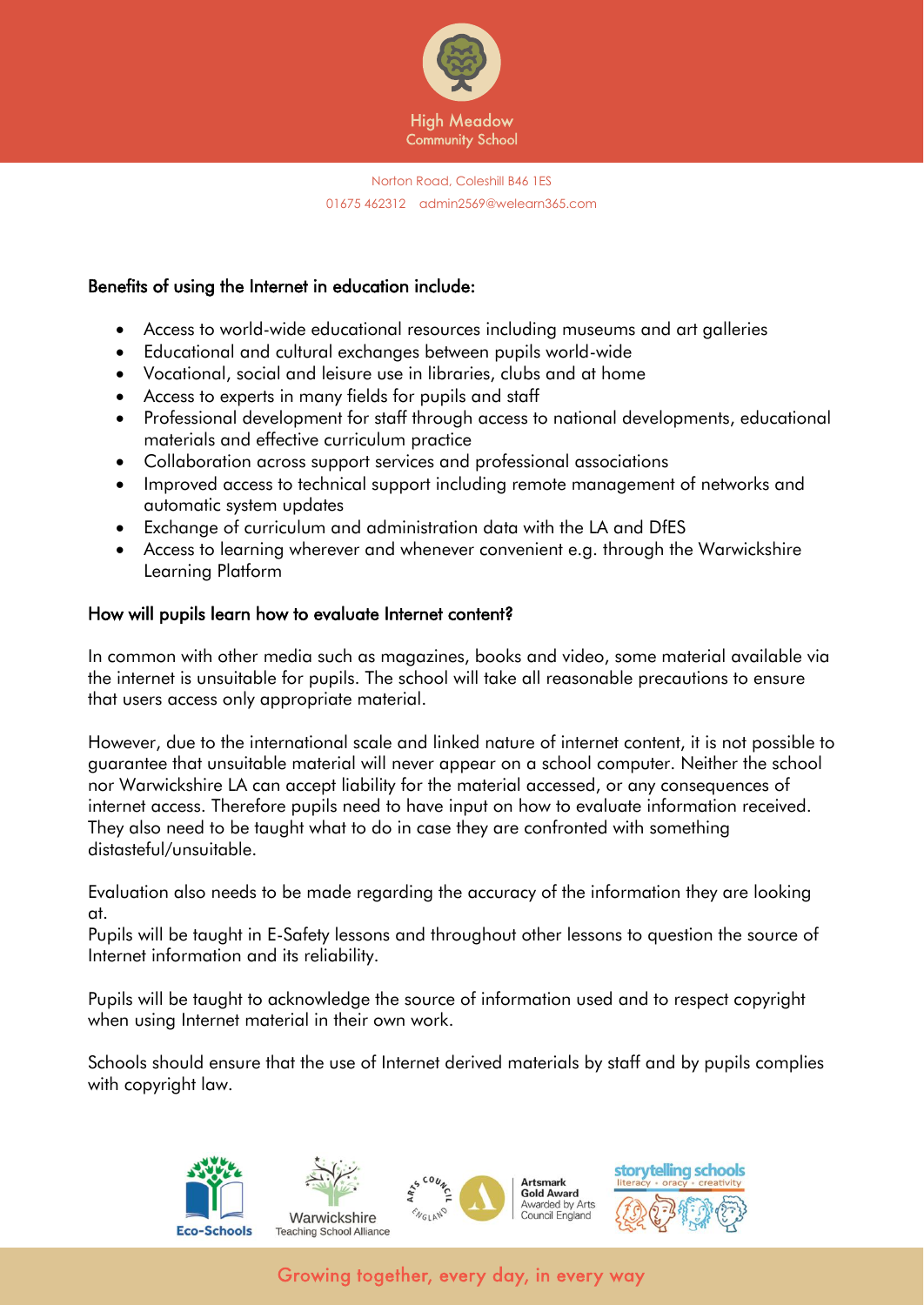

Pupils should be taught research techniques and key information handling skills and the evaluation of on-line materials is a part of every subject.

If staff or pupils discover unsuitable sites, the URL (address), time, date and content must be reported to Warwickshire ICT Services.

#### Managing Information Services

The security of the school information systems will be reviewed regularly through the use of Warwickshire Broadband with its firewall and filters.

The school provides an additional level of protection through its deployment of Policy Central in partnership with Warwickshire ICT Development Service.

We recognise that Information Management is a complex and multi-faceted set of processes. Information/ data held is a major responsibility which can have implications for the personal safety of staff and pupils. Effective information management requires a combination of robust technical systems and appropriate behaviour by the user. The most sophisticated information security system can be completely undermined by the member of staff who leaves the system logged on and unattended whilst they are distracted by something.

Therefore, security strategies will follow Warwickshire LA guidelines. The security of the school information systems will be reviewed regularly and virus protection will be updated regularly. This will be managed by the half termly visits from the Warwickshire ICT co-ordinator. Personal data sent over the Internet will be encrypted or otherwise secured.

Staff will not use their personal email for school business. This is especially important when considering files with data as Warwickshire holds the messages and not external email agencies.

#### Protecting Personal Data

Personal data will be recorded, processed, transferred and made available in compliance with the GDPR Act 2018.

The GDPR Act 2018 applies to anyone who handles or has access to information concerning individuals. Everyone in the workplace has a legal duty to protect the privacy of information relating to individuals.

The act sets standards (eight data protection principles), which must be satisfied when processing personal data (information that will identify an individual).

The eight principles are that personal data must be:

- 1. Processed fairly and lawfully
- 2. Processed for specified purposes
- 3. Adequate, relevant and not excessive

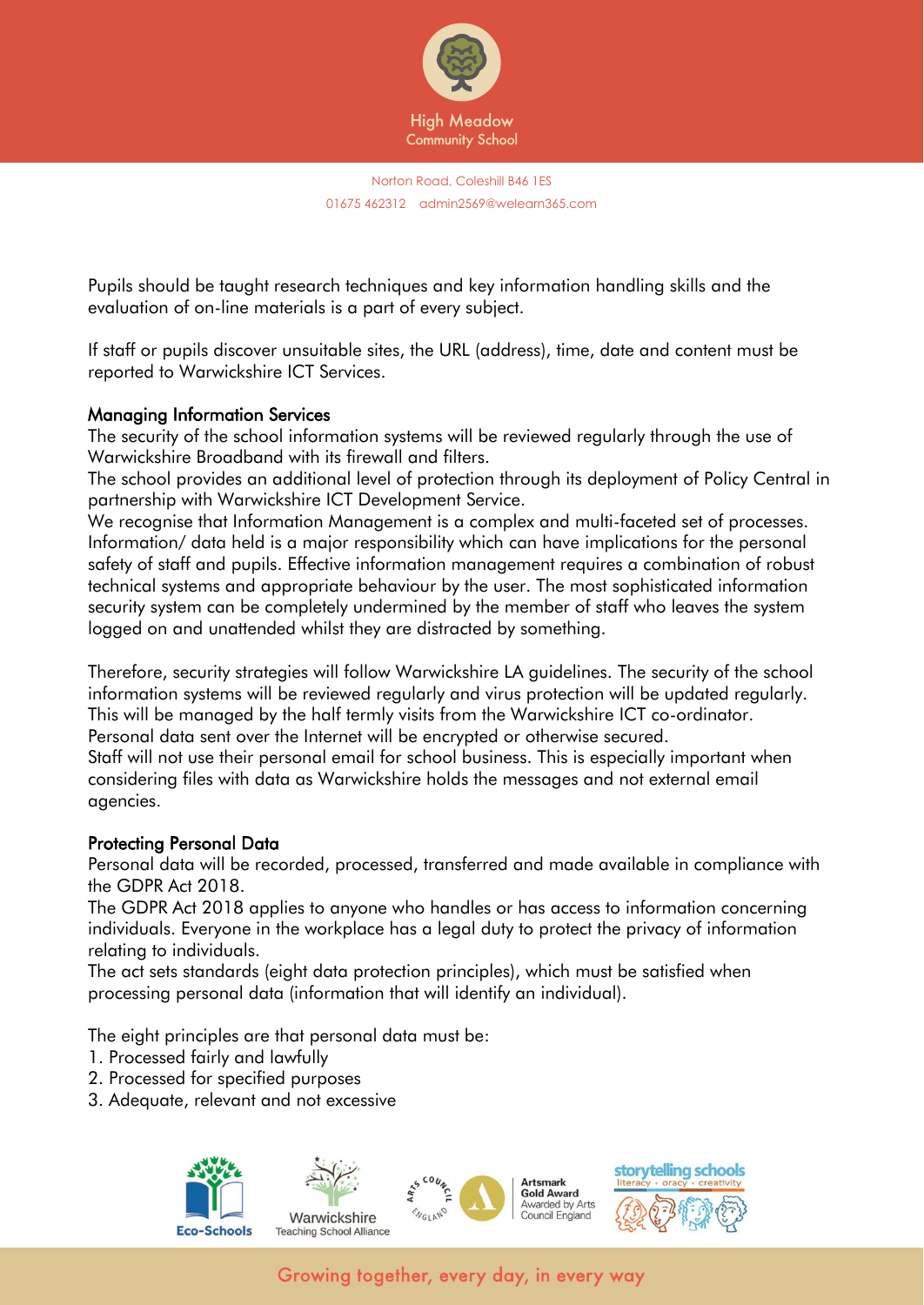

- 4. Accurate and up-to-date
- 5. Held no longer than is necessary
- 6. Processed in line with individuals rights
- 7. Kept secure
- 8. Transferred only to other countries with suitable security measures.

#### Passwords/Security

All staff have individual logins and passwords to ensure personal accountability and security. All staff know to keep passwords secret. Each class has a separate login for class specific use.

#### How will email be managed?

To ensure safety, pupils may only use Warwickshire approved e-mail accounts (username@welearn365.com which is monitored) on the school system and will adhere to our acceptable use agreement.

Pupils must immediately tell a teacher if they receive offensive email. Pupils must not reveal personal details of themselves or others in email communication, or arrange to meet anyone without specific permission. Use of words included in the filtering/checking 'banned' list will be detected and logged.

When using email to contact external organisations these should be written carefully and authorised before sending, in the same way as a letter written on school headed paper.

#### Video Conferencing (including internet telephony such as Adobe Connect)

Video conferencing enables users to see and hear each other between different locations. It is a 'real time' interactive technology and has many uses in education.

When considering the equipment and network, this will be maintained by the LA ICT Technician. As a school, we will ensure that all video conferencing equipment in school is switched off when not in use and not set to auto answer.

Video conferencing contact information should not be put on the school website. School video conferencing equipment should not be taken off school premises without permission.

When considering its use, unique log on and password details for video conferencing services should only be issued to members of staff and kept secure. Video conferencing should be supervised at all times. Pupils should ask permission from the supervising teacher before making or answering a video conference call.

When considering its content, Video conferencing is a challenging activity with a wide range of learning benefits. Preparation and evaluation are essential to the whole activity.

When recording a lesson, written permission should be given by all sites and participants. The reason for the recording must be given and the recording of video conference should be clear to all parties at the start of the conference. Recorded material shall be stored securely. If third party materials are to be included, check that recording is acceptable to avoid infringing the

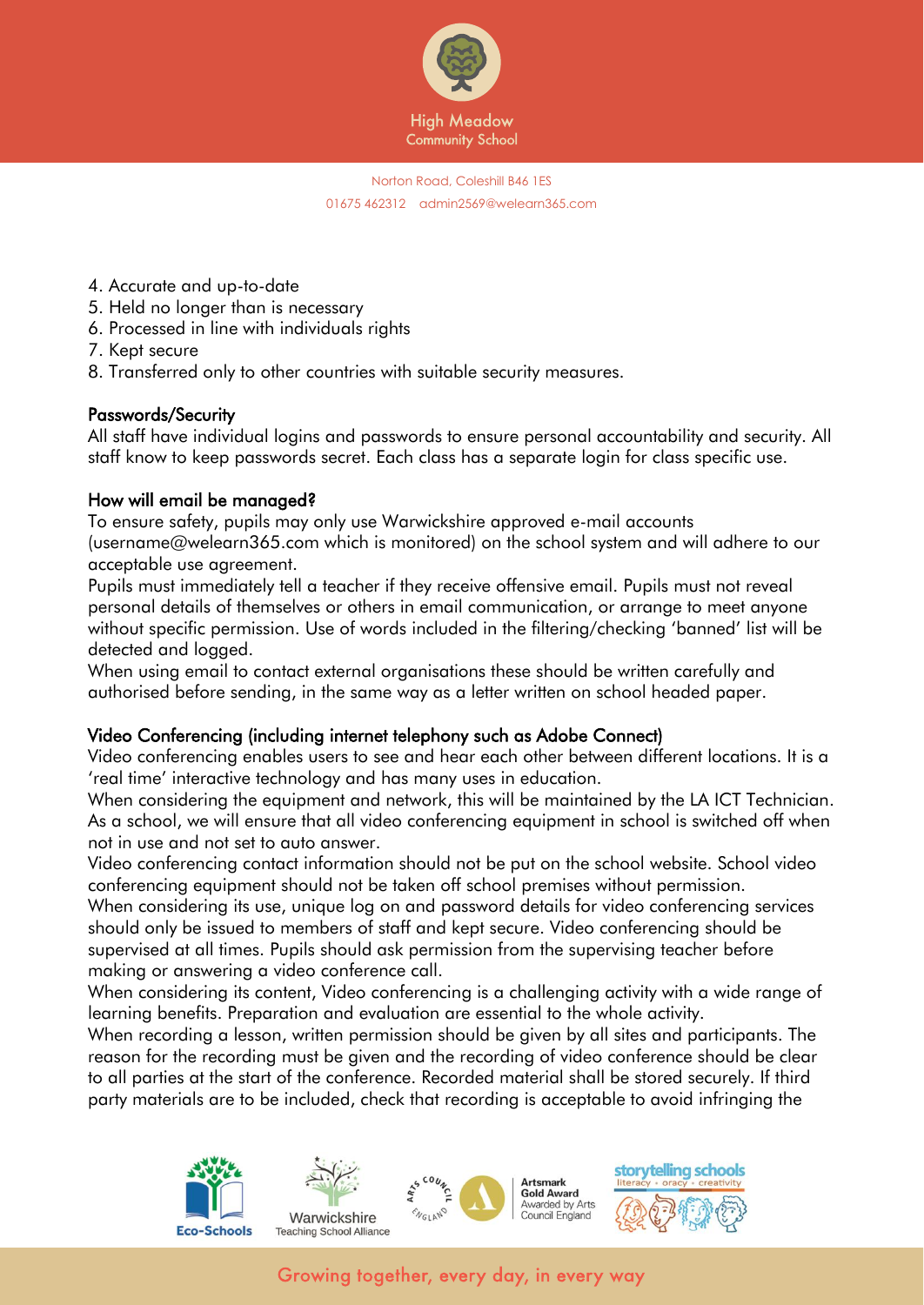

owners' Intellectual Property Rights (IPR).

It is important to establish dialogue with other conference participants before taking part in a video conference. If it is a non-school site it is important to check that they are delivering material that is appropriate for your class.

#### How will published content be managed?

The contact details on the website should be the school address, e-mail and telephone number. Staff or pupils personal information will not be published.

Photographs and video images that include pupils will be selected carefully and will not enable individual pupils to be clearly identified by name.

Written permission from parents or carers will be obtained before photographs of pupils are published on the school website.

Staff will take full responsibility in deleting class photos on computers, tablets, cameras and other ICT equipment at the end of the three years that the child attends the school.

#### Staff will not take school cameras home. Staff will not take photos of children on their own personal devices. (e.g. phones and cameras)

# How will social networking and personal publishing be managed?

All users will sign the Acceptable Use Agreement / E Safety Rules.

Pupils will use the Warwickshire 365 Learning Platform as a safe way of emailing/video messaging/blogging/discussing.

Video conferencing is only to be used with a member of staff leading. Pupils will not be left unattended whilst using these technologies.

Written permission from parents/carers is needed before images (pictures and videos) of pupils are used.

Pupils are advised never to give out personal details of any kind which may identify them or their location. Examples would include real name, address, mobile or landline phone numbers, email address, names of friends etc.

#### How will filtering be managed?

The school will work in partnership with the Warwickshire ICT Development Service to ensure filtering systems are as effective as possible.

If staff or pupils discover unsuitable sites, Warwickshire ICT Development Service will contact the school and inform the head teacher.

In addition, staff will contact the Warwickshire ICT Development Service and inform them of any unsuitable sites that need to be blocked. Details will also be logged in the E Safety Incident book in the staff room, and where appropriate the SLT informed.

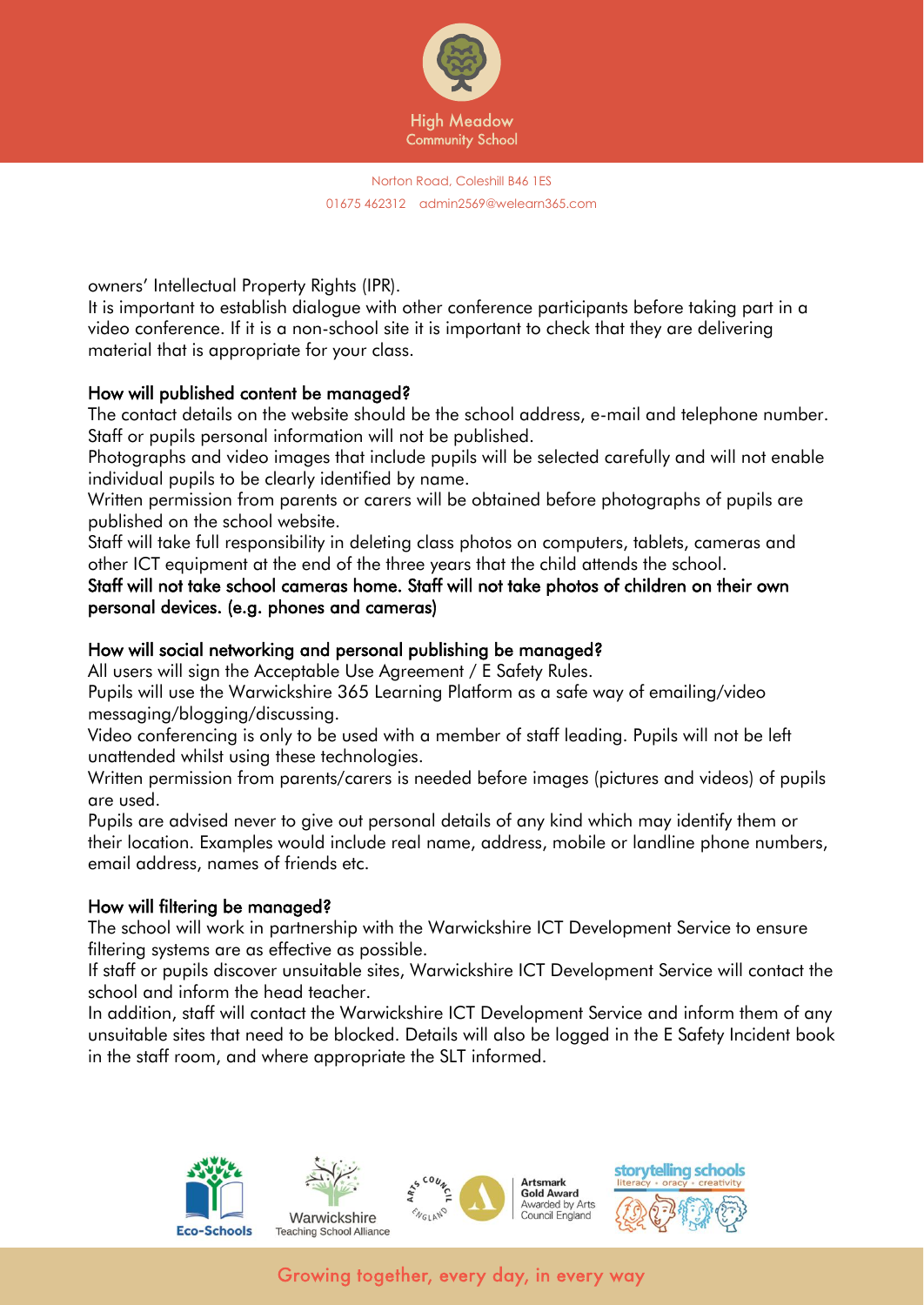

# How can emerging technologies be managed?

Emerging technologies will be examined for educational benefit and a risk assessment will be carried out before use in school is allowed.

Personal mobile phones/hand held devices will not be used during lessons or formal school time. The sending of abusive or inappropriate text messages is forbidden. Staff keep their mobile phones in their locked locker in the staff toilets during school time. Staff can check for messages during their breaks but are not allowed to take them past the school hall doors unless with permission from the head teacher.

#### How should personal data be protected?

Personal data will be recorded, processed, transferred and made available according to the GDPR Act 2018.

#### Policy Decisions

#### How will internet access be authorised?

The school will keep a copy of all staff and pupils who are granted Internet access. All users have individual passwords to access the computers and laptops. Each class uses a class user and password.

All users must read and abide by the 'Acceptable Use Agreement' before using any school ICT resource.

Parents will be asked to read and acknowledge the school's 'Acceptable Use Agreement'.

#### How will risks be assessed?

In common with other media such as magazines, books and video, some material available via the Internet is unsuitable for pupils. The school will take all reasonable precautions to ensure that users access only appropriate material. However, due to the international scale and linked nature of Internet content, it is not possible to guarantee that unsuitable material will never appear on a school computer. Neither the school nor WCC can accept liability for the material accessed, or any consequences of Internet access.

If staff or pupils discover unsuitable sites, Warwickshire ICT Development Service will contact the school and inform the head teacher. In addition, staff will contact Warwickshire ICT Development Service and inform them of any unsuitable sites that need to be blocked. All users must read and abide by the Acceptable Use Agreement which also asks that E-Safety rules be implemented in school and at home.

Pupils are educated about the risks of internet misuse through regular PHSE lessons and esafety lessons.

Staff are aware that there may be unannounced spot checks on staff laptops.

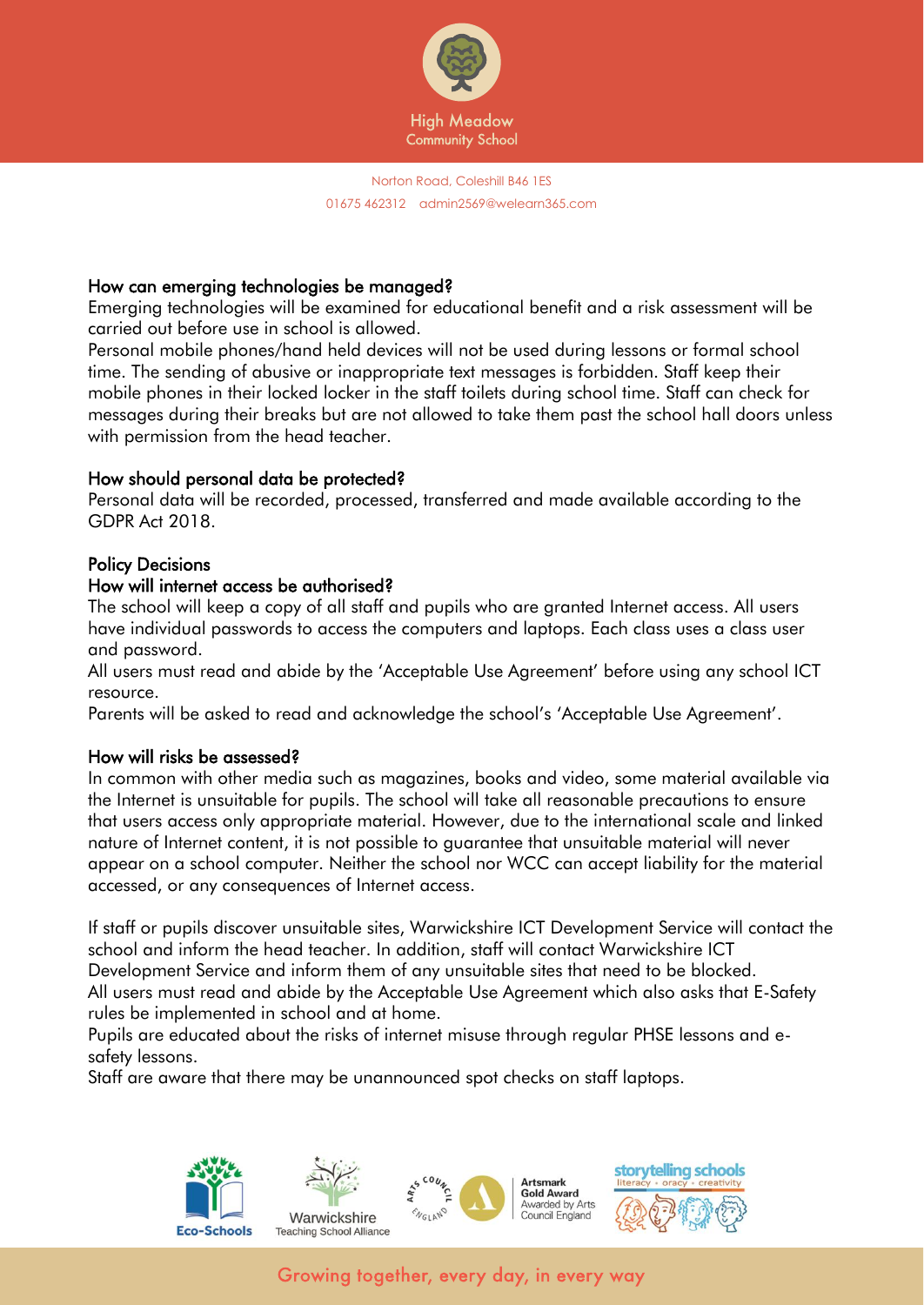

# Cyber Bullying

Pupils in the school have Internet Safety lessons which discuss potential issues, including cyber bullying.

Cyber Bullying is listed as unacceptable behaviour in the school's Behaviour Policy. The culture of the school encourages all members to report any misuse of ICT, including internet misuse. Pupils are encouraged to inform a member of staff if worried about any aspect of internet misuse or other ICT issues.

# How will e-safety complaints be handled?

All E-Safety incidents will be logged on an orange E Safety Incident form and handed to the DSL or deputy DSL. Together, it will be agreed what course of action will be taken.

Complaints of Internet misuse will be dealt with by a senior member of staff.

Any complaint about staff misuse must be referred to the Head Teacher who should use the agreed WCC procedures. Any complaints referring to the Head Teacher must be referred to the Chair of Governors.

# **Sanctions**

All pupils and staff are aware of the responsibilities they have when using the internet at school and home.

Teachers should refer to the Teachers' Standards documentation in respect of their professional conduct and behaviours. (Appendix C – Teachers Standards – Part 2) within and outside school. Pupils will be reminded of e-safety procedures every term as part of the ICT curriculum.

#### How is the internet used across the community?

The school will be sensitive to Internet related issues experienced by pupils out of school, e.g. social networking sites, and offer appropriate advice.

# **Communications**

# How will the policy be introduced to pupils?

All pupils must read and abide by the Acceptable Use Agreement.

Rules for Internet access (SAFE) will be posted in all networked rooms.

Pupils will be informed that Internet use will be monitored.

An E-Safety training programme will raise the awareness and importance of safe and responsible Internet use. Internet Safety week will be used each academic year and an E Safety parents workshop will be offered every academic year.

A module on responsible Internet use will be included in the ICT programmes covering both school and home use.